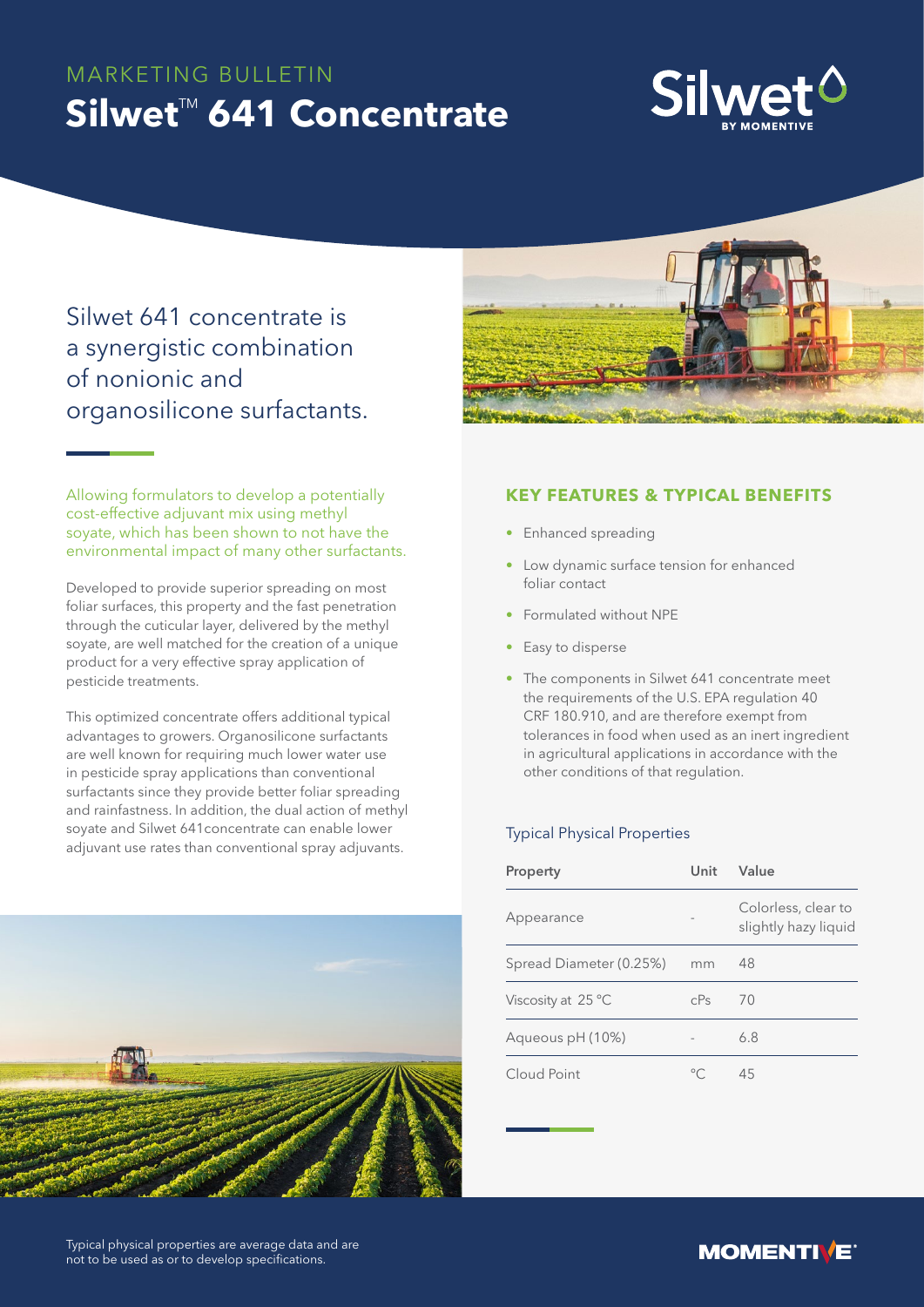

# **POTENTIAL APPLICATIONS**

Silwet 641 concentrate may be considered for use as a surfactant component in methylated seed oil based adjuvants.

It can be added directly to such formulations to provide better spreading during spray applications. Typical formulation use levels range from 10% to 30% depending on the spreading/ uptaking properties desired. Silwet 641 concentrate should not be used with mineral oil or standard vegetable oil.

## **Table 1:** Typical Guide Formulations for Silwet 641 concentrate

| Ingredients            | <b>MSO Spreader Formulation</b><br>[weight%] | <b>MSO Spreader Formulation</b><br>[weight%] | <b>Notes</b>       |
|------------------------|----------------------------------------------|----------------------------------------------|--------------------|
| Silwet 641 concentrate | 10.0                                         | 20.0                                         | Spreader-penetrant |
| Methylated Seed Oil    | 90.0                                         | 80.0                                         | Penetrant          |

#### Procedure

Charge Silwet 641 concentrate and Methylated Seed Oil. Mix well until fully homogeneous.

## **Table 2:** Typical Dosages for Silwet 641 concentrate/MSO Formulations

| <b>Formulation</b>               | Dosage [weight%] | Volume L/ha | <b>Notes</b>                           |
|----------------------------------|------------------|-------------|----------------------------------------|
| Silwet 641 concentrate/MSO 10/90 | $0.50 - 1.00$    | 100-200     | Hard to wet crops/weeds <sup>(1)</sup> |
|                                  | $0.50 - 1.00$    | 100-300     | Easy to wet crops/weeds <sup>(2)</sup> |
| Silwet 641 concentrate/MSO 20/80 | 0.50             | 100-200     | Hard to wet crops/weeds                |
|                                  | 0.25             | 100-300     | Easy to wet crops/weeds                |
| Silwet 641 concentrate/MSO 30/70 | $0.25 - 0.50$    | 100-200     | Hard to wet crops/weeds                |
|                                  | 0.25             | 200-300     | Easy to wet crops/weeds                |
| <b>Formulation</b>               | Dosage [L/ha]    | Volume      | <b>Notes</b>                           |
| Silwet 641 concentrate/MSO 10/90 | $0.5 - 2.0$      | 100-200     | Hard to wet crops/weeds <sup>(1)</sup> |
|                                  | $0.5 - 3.0$      | 100-300     | Easy to wet crops/weeds <sup>(2)</sup> |
|                                  |                  |             |                                        |
| Silwet 641 concentrate/MSO 20/80 | $0.5 - 1.0$      | 100-200     | Hard to wet crops/weeds                |
|                                  | $0.25 - 0.75$    | 100-300     | Easy to wet crops/weeds                |

(1) e.g. Canola, most grasses, cereals (2) e.g. Apple, Soy, Variegated thistle

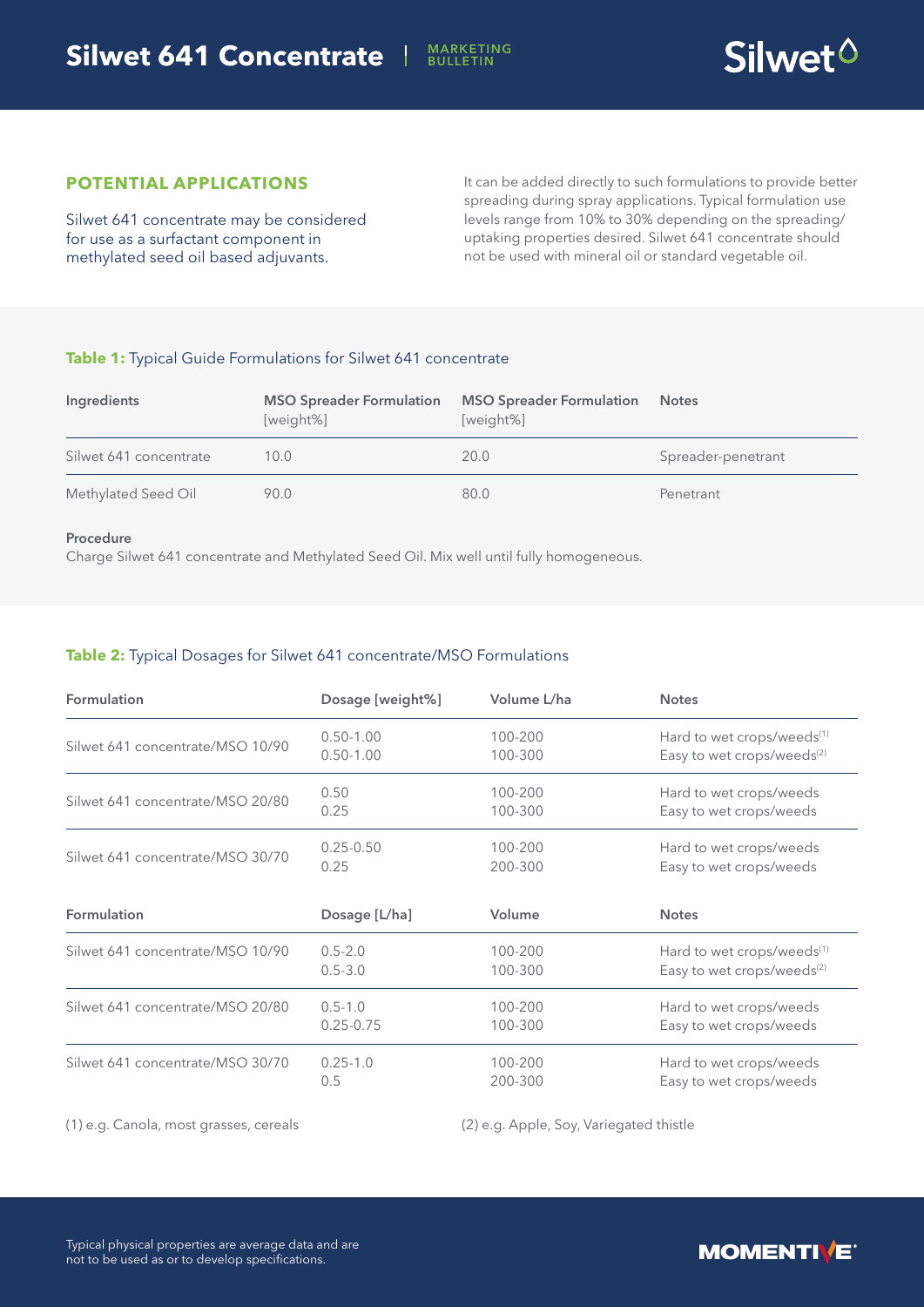MARKETING<br>BULLETIN





**Figure 1:** Spread diameter of formulations comprising 10 to 20% of Silwet 641concentrate and 80 to 90% MSO

## **Figure 2:** Dynamic Surface Tension (DST) of 10% Silwet 641 concentrate/90% MSO Formulation